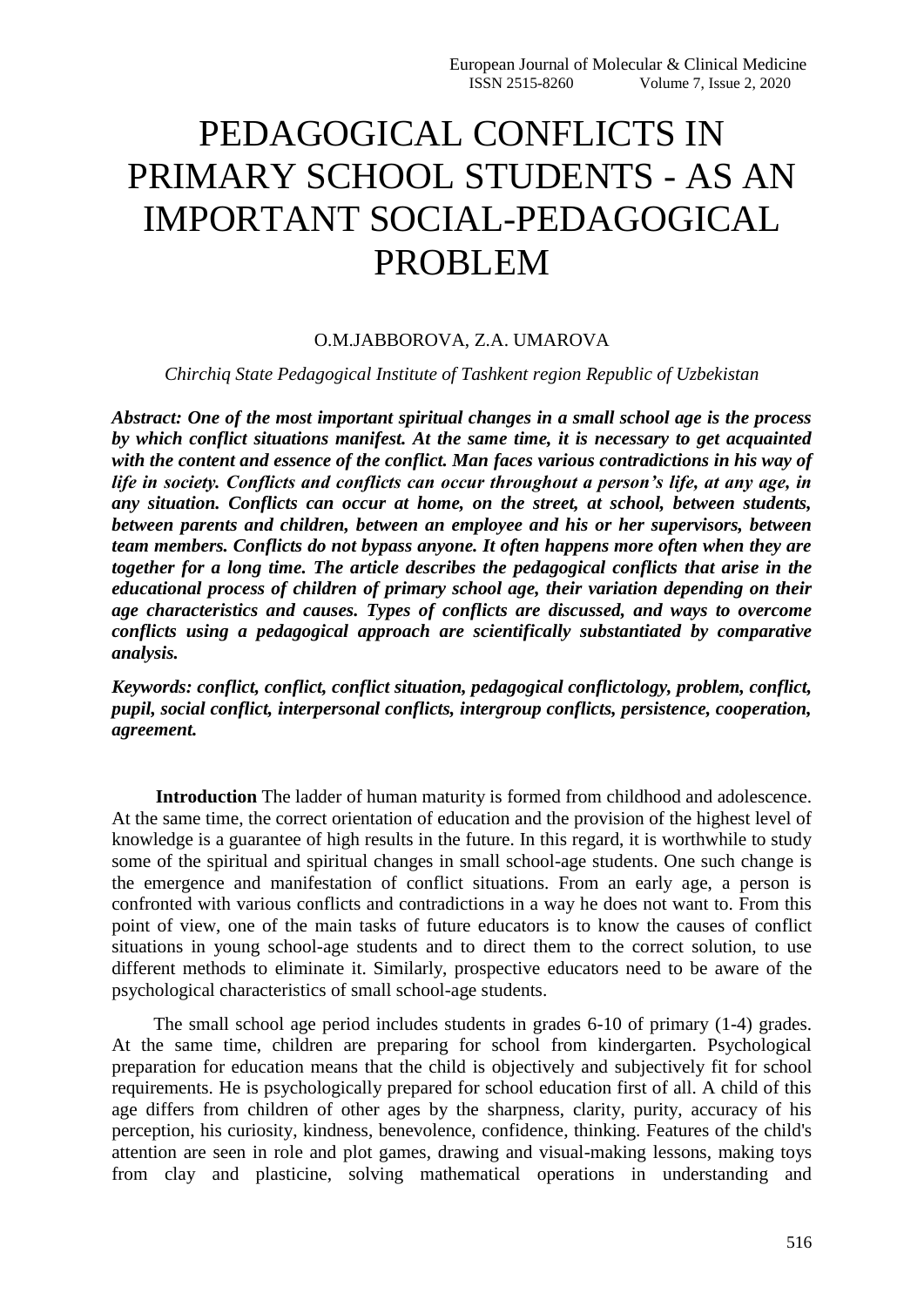comprehending the speech of others, listening and composing a story. His memory will be interesting, wonderful, amazing information, and will be able to carefully remember and recall events. While children have mastered this or that information under the guidance of adults until now, during this period they independently begin to gather the necessary information and try to set themselves huge goals and objectives.

 Taking into account the anatomical and physiological characteristics of children of primary school age, the level of physical development is a guarantee of success in the organization of educational work at school. An elementary school student grows biologically relatively fit, developing his height and weight proportionally. However, the child's bones (chest, pelvis, arm bones) still have uncle-like tissue in the spine, indicating that his or her skeletal system has not improved. In the primary grades, the heart muscle grows rapidly, the diameter of the blood vessels is slightly larger, and the brain weighs 1250-1400 grams.

 Assessing the performance of primary school students is important in shaping a positive attitude towards learning. It is known that oral assessment of children in schools has become a habit, because the first-grader strengthens his activity under the influence of this assessment, tries to do positive research. Even though the student does not initially distinguish between "good" and "bad" grades, he is interested in how many more grades he received. One of the important characteristics of small school age students is their sense of confidence and high respect for the teacher's personality. That is why the teacher has a great opportunity to have an educational impact on the child.

 Elementary students will be confident and receptive to external impressions. As our great scholars have pointed out, a person's character is formed more than anyone else in the first years of his life, and the qualities that appear in this period become firmly entrenched in him and become the second nature of man. In the second nature of the child, all the responsibility for the formation of positive emotions, qualities, the formation of high moral norms falls on the primary school teacher. At this age, every word, every action, every style of influence of the teacher serves as a criterion of truth for the child.

 One of the most important spiritual changes in a small school age is the process by which conflict situations manifest. At the same time, it is necessary to get acquainted with the content and essence of the conflict. Man faces various contradictions in his way of life in society. Conflicts and conflicts can occur throughout a person's life, at any age, in any situation. Conflicts can occur at home, on the street, at school, between students, between parents and children, between an employee and his or her supervisors, between team members. Conflicts do not bypass anyone. It often happens more often when they are together for a long time. Usually there is a perception that conflict is a negative phenomenon that always causes threats, hostility, resentment, misunderstanding, and should be avoided as much as possible. Conflicts arise in the process of people interacting with each other, so people try to make their own judgments, whether they are present in the family or in public places. Conflicts exist not only between people, but also within a person, that is, internal conflicts. For example, how do I spend the weekend? We also witness the emergence of internal conflicts in finding the answer to the question. For example, his best friend offered to spend a Sunday together on the river, and he agreed to take a family vacation, that is, to return the children. , the process of planning the use of a variety of tools or activities to achieve them. Often, conflict situations are based on objective reasons, and sometimes some improperly said word, thought, action, or premeditated plan for a purpose can be sufficient grounds for conflict to arise. In conflict situations, the subjects or opponents who may have causes or causes of its origin, the direction and purpose of the conflict, or the object of the conflict, and which one to choose, is also a manifestation of internal conflicts.

Many definitions of conflict can be addressed.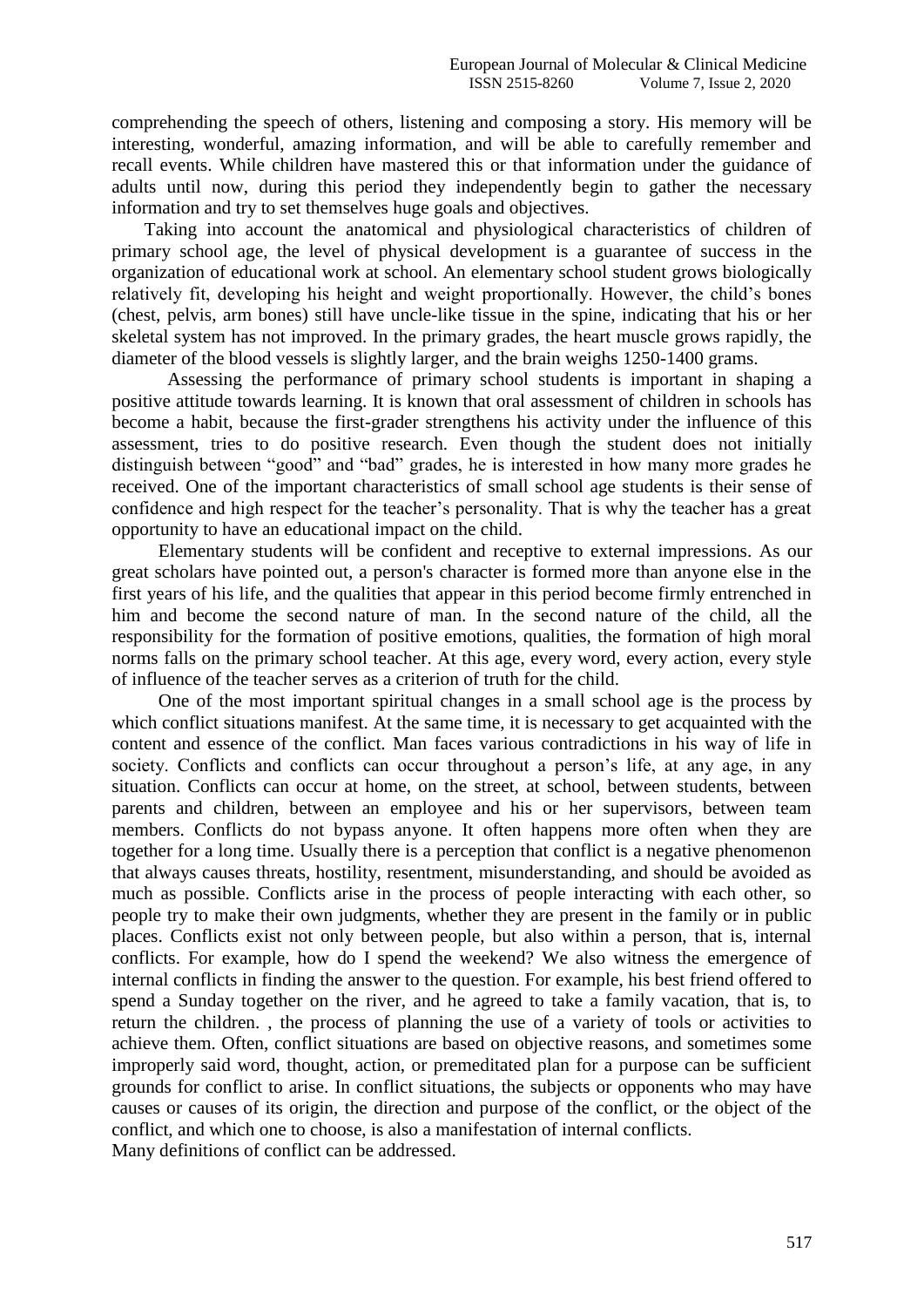For example: Conflict (from the Latin "coflictus" - conflict)

1. In sociology - these individuals are sociological groups, conflicting goals between classes, clashes of views and ideologies.

2. In behaviorism - the result of the action of stimuli that provoke non-joint reactions of the organism.

3. In psychological analysis, it is the conflict that arises between intellectual impulses and / or the constituent elements of a person, such as Edo (I) and Superego (higher self).

1. Conflict is a manifestation of objective and subjective contradictions that represent the opposition of the parties.

2. Conflict is a dispute, a clash of two people or social groups for possession of something that is equally valuable to both parties.

3. Conflict - in general, a conflict is a conflict of conflicting actions of people due to differences of opinion, views, aspirations. Conflict stems from relationships.

4. Conflict is a conflict of views of different social units, a form of manifestation of social conflict.

5. Conflict - (from the Latin "confliktus") - a collision, confrontation of two beginnings, aimed at overcoming the conflict in the broadest sense, manifested in the activity of the parties.

The concept of conflict encompasses a wide range of events at different stages, different from traditional, conflict tariffs.

 Social conflict is a situation in which one of the parties enters into a confrontation or open struggle with the other. In addition to social conflicts, there are socio-psychological and psychological categories. The main organizational characteristics of the conflict are the participants (parties), its origin and course, the subject (object), the actions of the participants, the result. The dynamic aspects of the conflict are described by the processes, the stages that occur at different stages.

 Certain types of conflict are studied in disciplines rich in scientific traditions such as philosophy, sociology, and psychology.

In pedagogical activity, conflict is often manifested in the teacher's attempt to assert his or her position and in the student's opposition to unjust punishment, his or her misjudgment of the lesson.

It is difficult for students to follow the rules of conduct on a daily basis and the conditions imposed by teachers during classes and breaks. Therefore, it is natural to violate the rules that are not important in the general order: although the child's life is not limited to lessons at school, there will be misunderstandings, mood swings, arguments.

Justifying the cause of a conflict in a social environment is a very difficult and confusing task. Each social movement has its own characteristics. Conflict arises on the basis of objective and subjective causes of conflict. To analyze those objective and subjective causes of conflict, it is necessary to study the relationship between ongoing events and people. This is reflected in the motivation of the events that took place.

 Any conflict depends on internal and external circumstances with a wide scope, and how variable and specific these circumstances are is a specific proportion. The subject of the conflict is a problem that exists objectively between the parties or is created for a specific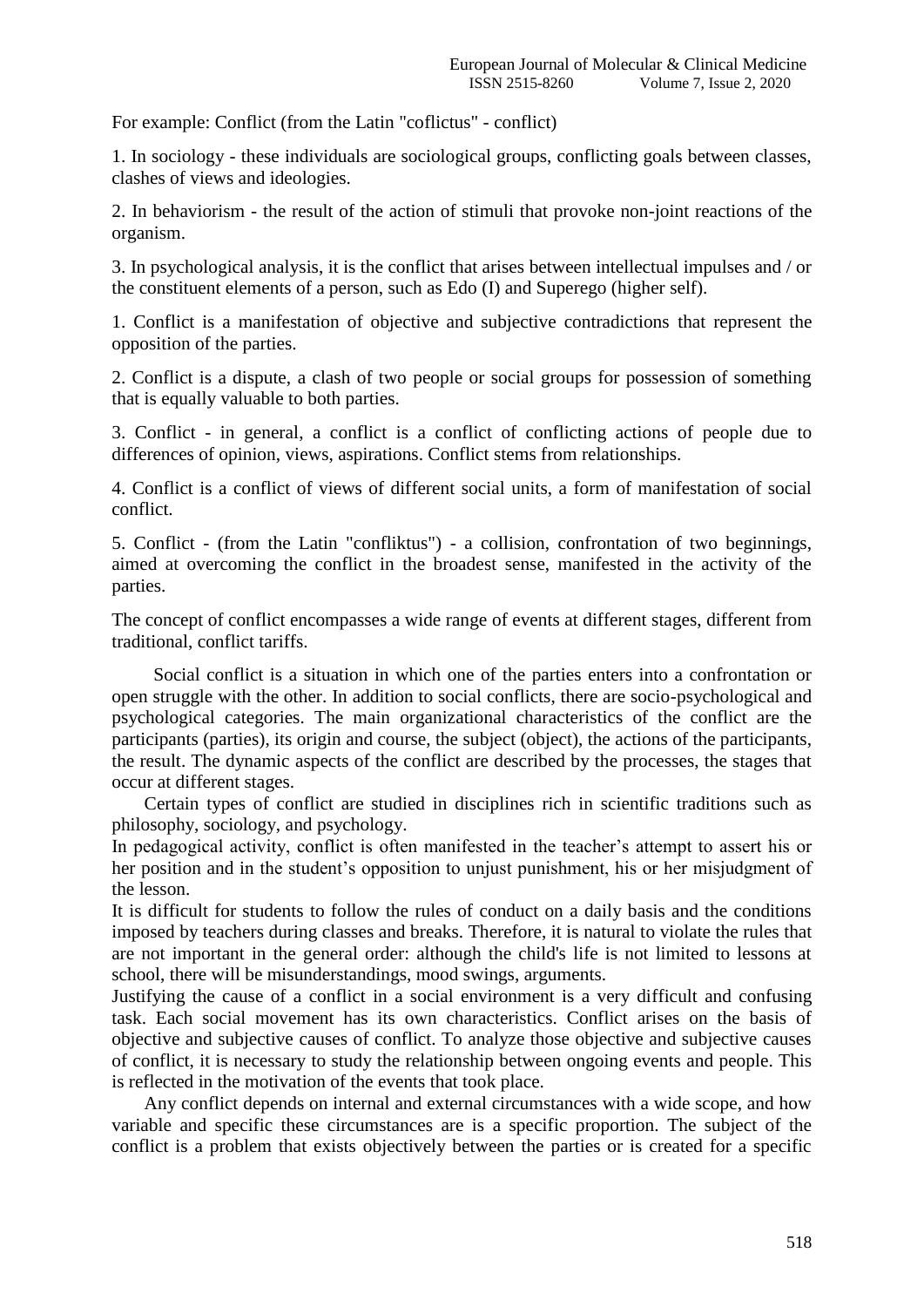purpose. However, this problem causes the parties to enter into a mutual conflict. Interestingly, both sides are interested in resolving this issue in their favor.

According to sociologists, in fact, in all conflicts there are two things: the resource and control over it.

 As an object of conflict, an individual can be a manifestation of existing things in the material world and social existence, which serve the interests of the group or the state and society, or in one form or another.

For the elements of the material world and social existence to be the object of a particular conflict, the interests of the various social entities that seek to establish control over that element must be intertwined around it. There are many examples of this. For example; relations between children quarreling over a beautiful toy, or international conflicts between states seeking to take control of this or that territory, and so on. The conflict may not have a clear object. In addition to "objective" conflicts, the categories of conflict are also divided into the type of objective conflict, which does not allow self-control. For example, in one of the ordinary apartment buildings, one of the neighbors is working on a desk and another neighbor is playing a musical instrument. The first neighbor knocked on the wall as the sound of music interrupted him, and the conflict began. It is clear that the conflict is not caused by the mutual efforts of the two sides to soften the situation, but by the fact that the activities of one party interfere with the work of the other and weaken its activities. Conflicts are classified as follows. (Table 1.1)

| <b>CLASSIFICATION SYMBOL</b>                       | <b>TYPES OF CONFLICT</b>                                                  |
|----------------------------------------------------|---------------------------------------------------------------------------|
| GROUP ON THE EFFECT OF<br>THE ORGANIZATION ON WORK | 1) Constructive (functional, practical)<br>2) Destructive (dysfunctional) |
| <b>CONTENTS</b>                                    | 1) Realistic (practical)                                                  |
|                                                    | 2) Nereal (not applicable)                                                |
| BY THE CHARACTER OF THE<br><b>PARTICIPANTS</b>     | 1) Personal (internal)<br>2) Interpersonal (between individuals)          |
|                                                    | 3) Between individuals and groups                                         |
|                                                    | 4) Between groups                                                         |

Constructive conflicts lead to informed decisions and contribute to the development of relationships. For organizations, the following main functional consequences of conflicts are distinguished: the problem is solved in such a way that it satisfies all parties and everyone feels involved in its solution. Decisions made jointly will be implemented faster and better. The parties will have the experience of cooperation in resolving disputes. The practice of resolving conflicts between a leader and subordinates destroys the "obedience syndrome". Relationships between people improve and reflect the view that these conflicts do not lead to bad consequences.

 Interpersonal conflicts: This is the most common type of conflict. It manifests itself differently among people. However, the cause of conflict is not only in character, attitudes, behavior, attitudes (i.e., subjective reasons), but more often underlying such conflicts are objective reasons. Often it is a struggle for a lost opportunity (a struggle for money, equipment, a place to live, a struggle for a high position, a struggle for superiority in small school-age students, a struggle for toys in play activities, a struggle for a place in the classroom, a protest against the teacher). ) occurs in cases.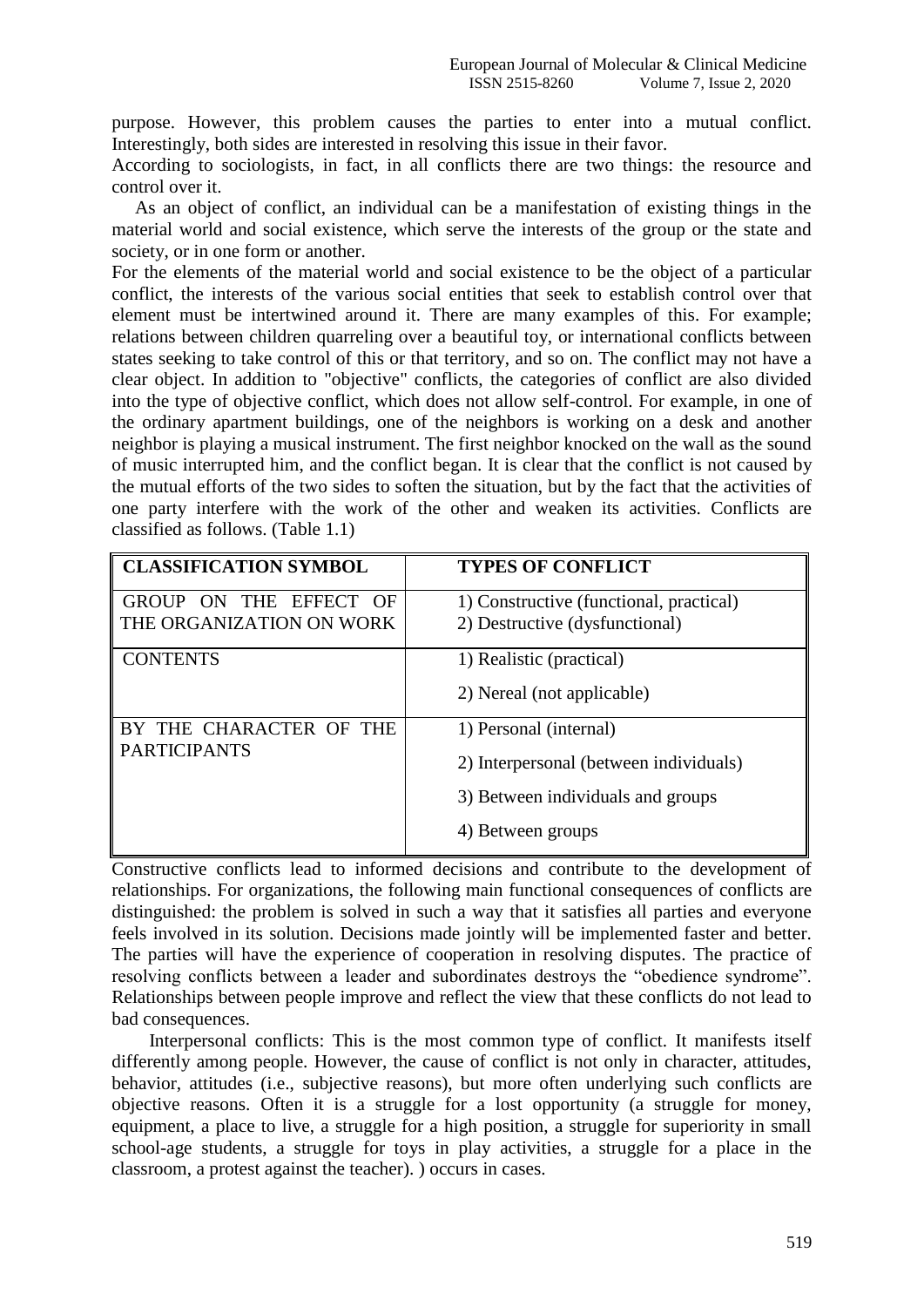Intergroup conflicts: These are conflicts between normal and informal groups that are made up of public organizations. For example, it occurs between the administration and ordinary employees, between employees of different departments, between the trade union and the administration.

 Differences in psychological characteristics are another serious cause of conflict. It is not an important and root cause, but it is impossible to ignore the psychological features. Everyone has certain personal characteristics: temperament, character, need, purpose, habit, and so on. Everyone is unique and unique. But sometimes psychological differences between people who work together are a major cause of conflict, resulting in a high rate of people falling into conflict with each other.

Some experts believe that there are conflicting types of personality. The multiplicity of causes of conflict increases the likelihood of their occurrence, but does not always lead to conflict actions. The party to the conflict tries to get their point across and prevents others from doing the same. Therefore, it is necessary to manage conflicts in such cases, because the consequences of conflict are divided into functional (constructive) and dysfunctional (destructive) consequences. There are organizational and interpersonal approaches to conflict management.

Organizational methods include:

• A clear statement of the requirements, ie the requirements for the results of the work should be explained to everyone in the same way as they are explained to everyone, and clear rights and responsibilities should be defined;

• use of convenient mechanisms, ie the creation of a special integration service and uniting the goals of all;

• Defining a common goal and the formation of common values, ie, for example, the future cooperation of teachers and students;

• use of incentives that do not harm the effectiveness of activities in the process of conflict of interest;

Conflict theory distinguishes five main strategies for dealing with conflict situations:

 Perseverance, in which the participant in the conflict tries to accept his own opinion, point of view, no matter what, he is not interested in the opinion and interests of others. Typically, such a strategy leads to a sharpening of the relationship between the parties. This strategy can be effective if it does not pose a threat or threat to an individual's life.

Withdrawal is applied if the main reason for such behavior is insignificant, if he chooses to withdraw from the conflict, and if the conditions are not sufficient for the conflict to end positively. Obedience is the same if a person is willing to give up his own interests and sacrifice them for the benefit of others.

If disagreements are not significant, it is advisable to apply this strategy. The level of attention to one's own and others' interests is reflected in Table 1.2 below.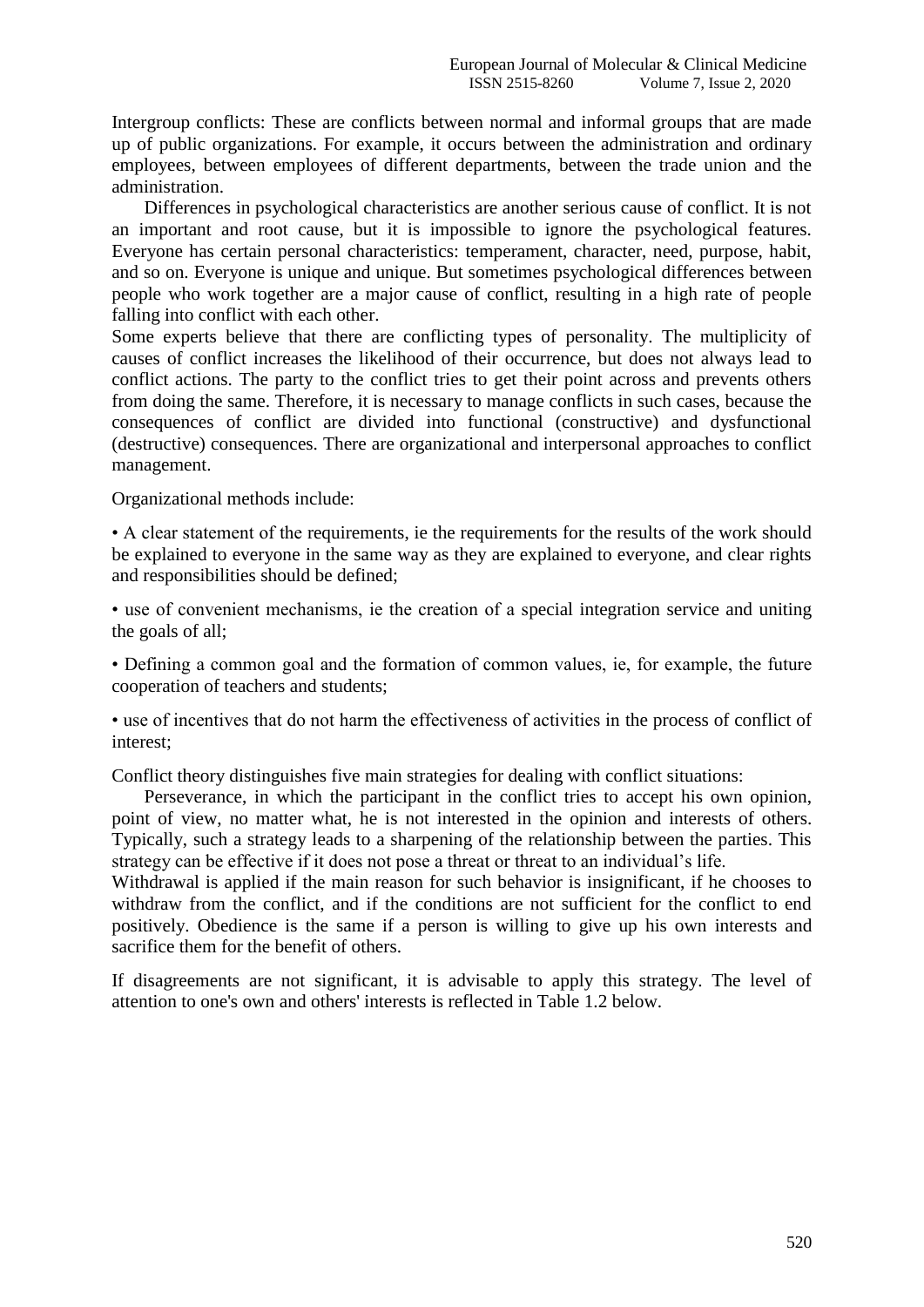## *1.2- (table)*



The degree of attention to the interests of a stranger

Agreement. One side accepts the opinion, the point of view of the other, but to a certain extent. In this case, a satisfactory decision is made at the expense of mutual favor. The ability to compromise is highly valued in management situations because it resolves the conflict relatively quickly. However, decisions based on compromise can be the basis for new conflicts.

Cooperation. Participants are willing to understand each other by acknowledging each other's right to personal opinion.

This allows them to identify the causes of disagreement and find a solution that is acceptable to everyone. The goal of this strategy is "We are not against each other, we are against the problem."

Perseverance. The first step that everyone involved in a conflict should take is to understand their intellectual position, their place, their role in the conflict. A person's place in conflict occurs in his or her two aspirations: in his or her quest to find his or her place and in his or her quest to stay in place.

Conflict is one of the most pressing social problems of our time.

The origins of conflicts are divided into several groups:

- Family;
- Territorial;
- International;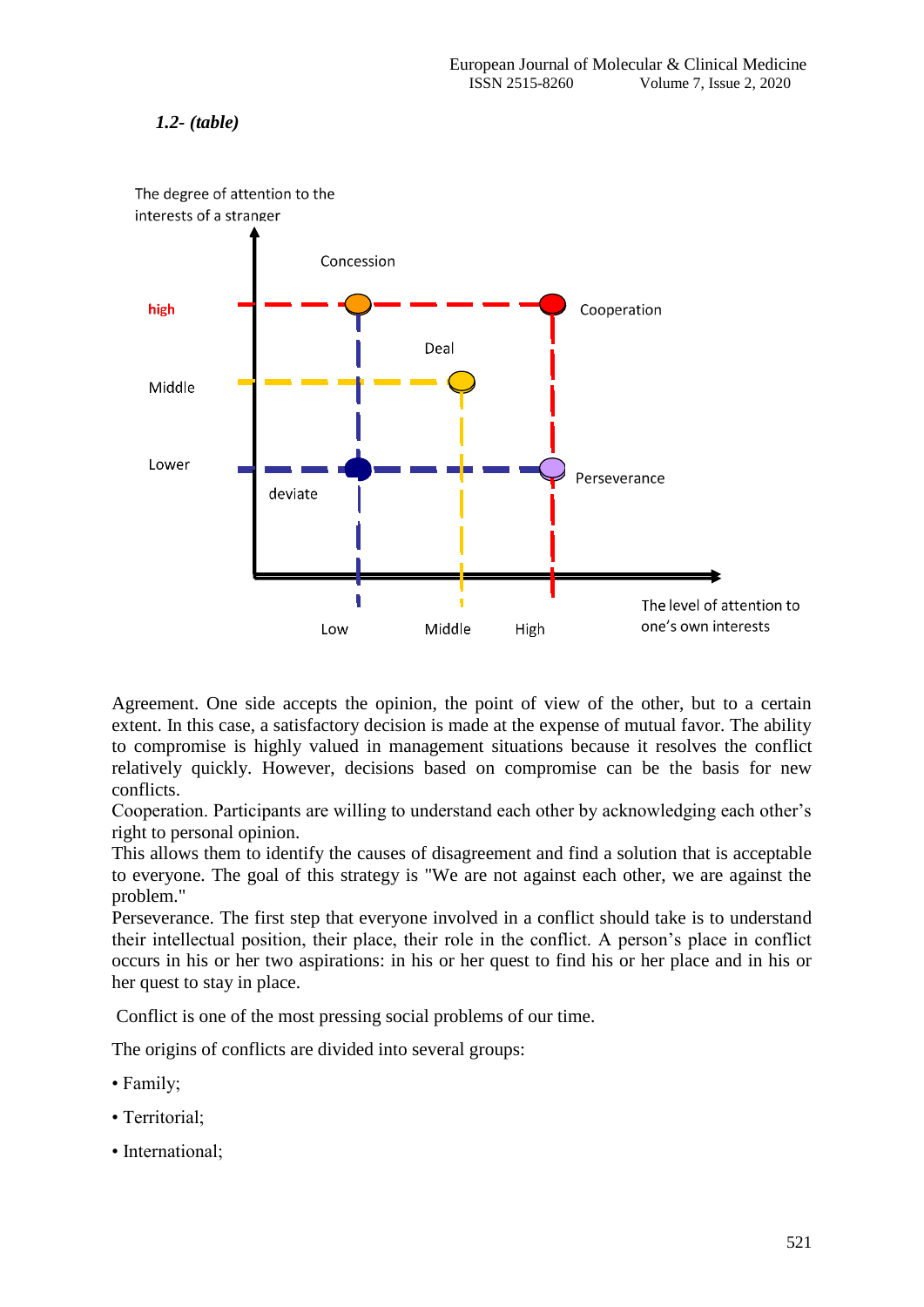Conflicts are also divided into several groups according to the participants:

- Interpersonal;
- Inter-ethnic;
- Interstate;

How a conflict ends is radically different from how it is resolved. Conflicts can be known to end as a dispute between the parties, but there are also situations where it remains unresolved. Conflictology began to branch out without being officially recognized as an independent science:

- pedagogical;
- legal;
- political;
- social;
- ethno-political;
- -, psychological;

The complexity and specificity of conflictology reflects its multifunctional structure and diversity of forms, processes of spread, and the course of conflicts in various aspects of human activity.

#### **REFERENCES**

- [1] Andreeva G.M. Social psychology. Uchebnik dlya vysshix uchebnyx zavedeniy. G.M. Andreeva.– 5th ed., Ispr. and dop. - M .: Aspekt Press, 2003. - 364p.- 376p
- [2] Andrienko E.V. Social psychology: Ucheb. posobie dlya stud. vyssh. ped. ucheb. zavedeniy / Pod red. V.A. Slastenina. - M .: Izdatelskiy sentr "Akademiya", 2000, - 264p.
- [3] Alyaeva A.S., Tokareva V.A. Ob ispolzovanii "Psixologicheskoy zashchity" as a means of prevention and resolution of conflicts in the Republic. scientific practice. lecture short statement. - T .: 1993. - Б. 72-73.
- [4] Yu.G.Mahmudov and others Pedagogy and psychology. T .: 2011 y
- [5] Antsupov A.Ya., Shipilov A.I. Conflictology: theory, history, bibliography. M .: 1996.S-52
- [6] M.Akhmedova Pedagogical conflictology. Study guide. T.: 2014 y
- [7] Alimqulov Yo. R., Kholmominova B.A. Psychological basis for the manifestation of conflict situations in primary school students. -T. Young Technology Publishing House, 2010 (methodical recommendation) .42 p.
- [8] Aseev V.G. Motivation of behavior and formation of personality. Moscow 1976
- [9] Asmolov A.G. Personality as a subject of psychological research M .: MGU, 1984 S.104.
- [10] Belinskaya E.P., Tixomandriskaya O.A. Sotsialnaya psychology psychology lichnosti. M .: Aspekt Press, 2001.. - S. 15.
- [11] Baratov Sh.R. Methods of studying the personality of the student-T .: Teacher, 1995- 56 p
- [12] Jumaev R. Z., Ubaydullaev U.A., Xo'janov B. A. Fundamentals of conflictology. (textbook) T. Academy Publishing House. 2000